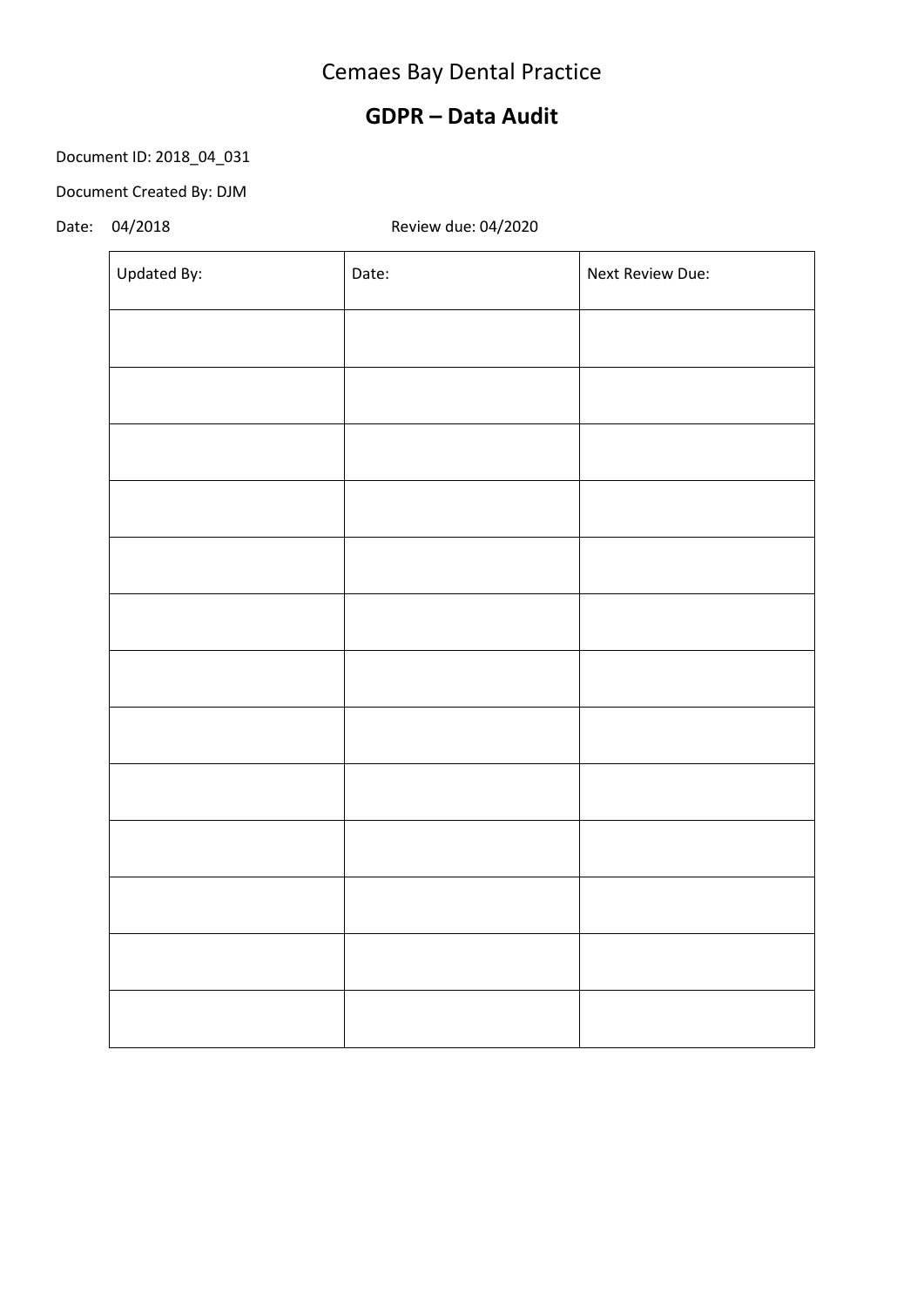# *Cemaes Bay Dental Practice General Data Protection Regulations*

## *Data Audit*

|    | <b>Business Function</b>                                           | Purpose                                                                                                                                                                      | <b>Categories of</b><br><b>Individuals</b>                                                                                           | Lawful Basis for<br>Processing                                    | <b>Categories of</b><br><b>Personal Data</b>                                                                                                                                                                                                                                                                      | <b>Recipients</b>                                                                                                                                                                                                                             | <b>Third Countries</b><br>(outside EEA)                        |
|----|--------------------------------------------------------------------|------------------------------------------------------------------------------------------------------------------------------------------------------------------------------|--------------------------------------------------------------------------------------------------------------------------------------|-------------------------------------------------------------------|-------------------------------------------------------------------------------------------------------------------------------------------------------------------------------------------------------------------------------------------------------------------------------------------------------------------|-----------------------------------------------------------------------------------------------------------------------------------------------------------------------------------------------------------------------------------------------|----------------------------------------------------------------|
| 1. | Healthcare provision<br>including diagnosis,<br>care and treatment | Provision of high<br>quality, safe effective<br>and personalised care                                                                                                        | Current patients<br>$\bullet$<br>Prospective<br>$\bullet$<br>patients<br>Former patients<br>$\bullet$<br>Carers/parents<br>$\bullet$ | Legitimate interest<br>Legal Duty [for NHS<br>care and treatment] | Name<br>$\bullet$<br>Address/contact<br>$\bullet$<br>details<br>Date of birth<br>$\bullet$<br>NHS number<br>$\bullet$<br>Dental Plan<br>$\bullet$<br>registration<br>Health condition<br>Diagnoses<br>Care and<br>$\bullet$<br>treatment<br>X-ray films<br>$\bullet$<br>Photographs<br>$\bullet$<br>Special tests | Data Subjects,<br>$\bullet$<br>their authorised<br>carers, advisors<br>and trustees<br>Referral practices<br>Hospitals<br>٠<br>Laboratories<br>Software<br>companies<br>(patient data)<br>Dental Plan<br>company<br>Insurers<br><b>NHSBSA</b> | Cloud storage backup<br>(Compliant with GDPR<br>requirements)  |
| 2. | Employment of staff                                                | Lawful employment,<br>taxation, pensions<br>administration<br>Performance<br>management<br>Skills maintenance<br>and enhancement<br>Disciplinary and<br>grievance procedures | Staff members<br>$\bullet$<br>Prospective staff<br>$\bullet$<br>members<br>Former staff<br>$\bullet$<br>members                      | Fulfilment of contract<br>Legal Duty                              | Name<br>$\bullet$<br>Address/contact<br>$\bullet$<br>details<br>Date of birth<br>$\bullet$<br>Health condition<br>$\bullet$<br>(e.g. medical<br>certificates)<br>National Insurance<br>$\bullet$<br>number<br><b>PAYE</b><br>$\bullet$<br>Employment data<br>$\bullet$                                            | Data Subjects<br>Department of<br>Work and<br>Pensions<br>HM Revenue and<br>$\bullet$<br>Customs<br>Healthcare<br>$\bullet$<br>Regulators<br>Software<br>$\bullet$<br>companies<br>(payroll systems)                                          | Cloud storage Backup)<br>(Compliant with GDPR<br>requirements) |